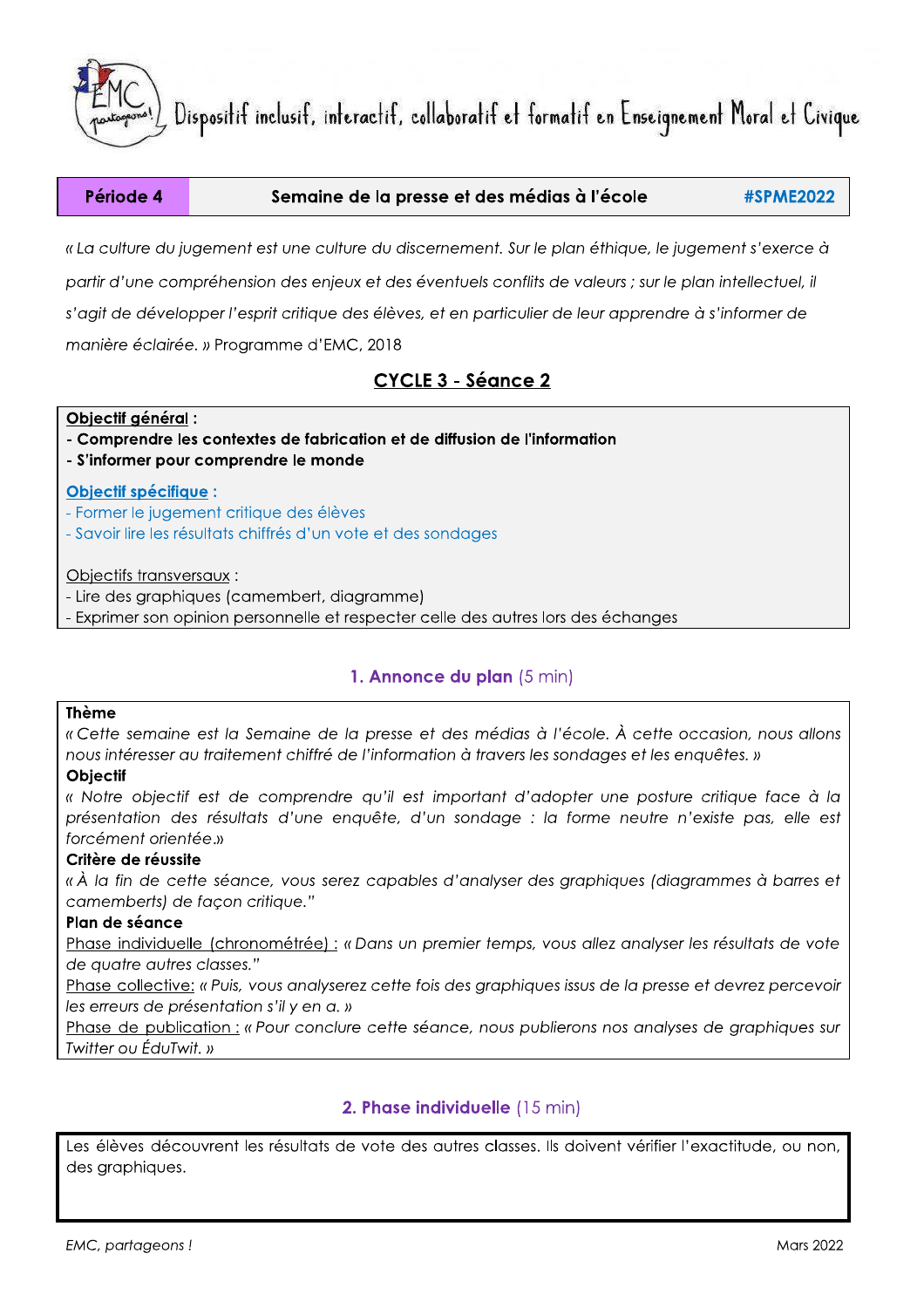### Mise en oeuvre

Après une présentation rapide des graphiques, les élèves les analysent.

## Consigne

« Vous allez analyser les résultats de vote des quatre classes. Vous devez vérifier si les résultats de vote ne sont pas orientés. Vous devrez définir ces orientations s'il y en a. »

| Les élèves                                             | L'enseignant                              |
|--------------------------------------------------------|-------------------------------------------|
| 1. Cherchent les orientations dans les graphiques.     | 1. Engage chaque élève dans l'observation |
| 2. Trient les graphiques, les "fiables" d'un côté, les | critique des graphiques.                  |
| orientés de l'autre.                                   | 2. Accompagne les élèves à faire un tri.  |
|                                                        |                                           |

# 3. Phase collective (30 min)

| <b>Mise en commun</b> $(5 \text{ min})$<br>Les élèves sont rassemblés et l'enseignant organise la correction du tri.<br>"Vous avez trié les graphiques des quatre classes. Y a-t-il des graphiques orientés ?"                         |                                                                                              |  |
|----------------------------------------------------------------------------------------------------------------------------------------------------------------------------------------------------------------------------------------|----------------------------------------------------------------------------------------------|--|
| Discussion réglée (10 min)<br>« Quelles sont les orientations possibles ? »<br>Les élèves doivent déterminer si les graphiques ne présentent pas des orientations de nature à<br>"fausser" les résultats.                              |                                                                                              |  |
| Éléments à faire émerger au cours de la discussion<br>Aider les élèves à identifier les erreurs volontaires ou non faites dans les graphiques.                                                                                         |                                                                                              |  |
| Activité (15 min)<br>À ce stade de la séance, on propose de trier d'autres graphiques issus de la presse ou des réseaux<br>sociaux.                                                                                                    |                                                                                              |  |
| Éléments à faire émerger au cours de la discussion<br>Aider les élèves à identifier les orientations possibles : la couleur, la taille de police, les visuels, les calculs<br>erronés.<br>Réfléchir à d'autres orientations possibles. |                                                                                              |  |
| Les élèves                                                                                                                                                                                                                             | L'enseignant                                                                                 |  |
| 1. Analysent les graphiques.                                                                                                                                                                                                           | 1. Met en œuvre les conditions d'un débat,                                                   |  |
| 2. Trient les graphiques.                                                                                                                                                                                                              | distribue et organise la parole des élèves.                                                  |  |
| 3. Présentent et justifient les orientations trouvées.                                                                                                                                                                                 | 2. Soutient les prises de parole, encourage les<br>élèves.                                   |  |
|                                                                                                                                                                                                                                        | 3. Reformule certaines idées et effectue des bilans<br>d'étape (synthèses de la discussion). |  |
| Discussion réglée                                                                                                                                                                                                                      |                                                                                              |  |

- La question est affichée au tableau ;  $\bullet$
- L'enseignant n'apporte aucun argument, et se contente d'être l'animateur des échanges ;
- Les élèves disposent du support qu'ils ont utilisé en phase individuelle, et sont autorisés à s'en  $\bullet$ servir pour verbaliser un avis argumenté ;
- Chacun prend la parole dans le respect des règles de communication.

# 4. Phase de production et de publication (10 min)

Cette phase peut être différée si le débat s'est allongé, afin d'éviter une séance trop longue et la démobilisation des élèves.

Les élèves choisissent un graphique et le commentent en précisant les orientations.